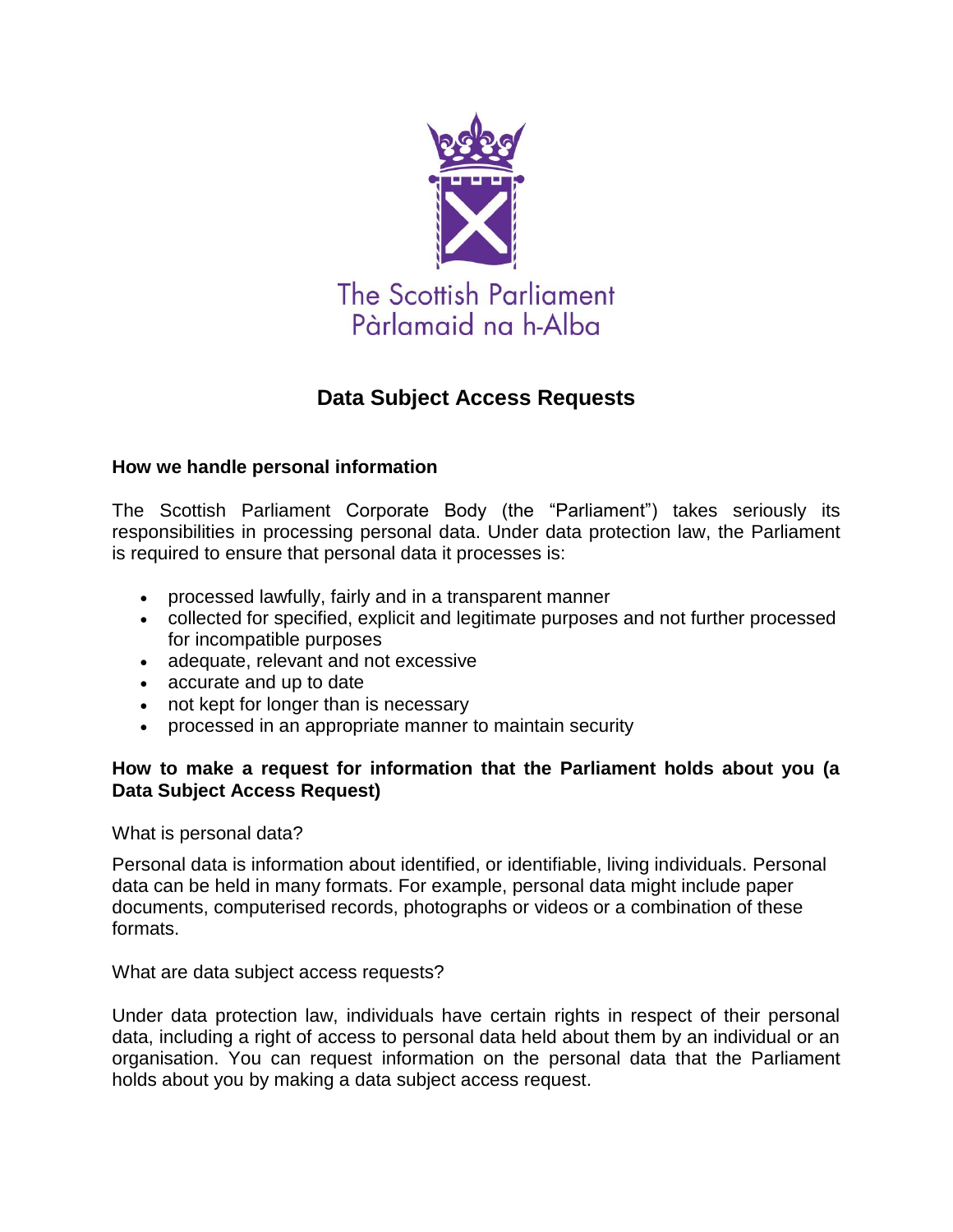What details should you include in your request?

When you send a subject access request to the Parliament, please include the following details:

- Your full name and address (including email address if you wish an email response) together with a phone number so that we can contact you if we require further details or if we need to clarify any part of your request; and
- Additional information which will help us to identify you includes the dates during which you had contact with us, any reference number quoted on any correspondence with us and the name of the office with which you corresponded.

Please be as specific as possible about the personal data that you seek. If we receive minimal details from you, we may need to contact you for more details.

How do I make a request?

To help us process your request and find the information you have requested, we would be grateful if you would make your request in writing:

By email: data protection.officer@parliament.scot

By post: Head of Information Governance, Room C2.06, the Scottish Parliament, Edinburgh EH99 1SP

An example of a letter you could use appears at the end of this leaflet but you can also use your own words.

How will we respond to your request?

- The Parliament will ensure that you receive a reply to your subject access request without undue delay and, in any event, within one month of receiving your request.
- If the request is complex, or there are a number of requests, we may extend the period for responding by a further two months. If we extend the period for responding then we must inform you of this within one month of receipt of the request and explain the reason(s) for the delay.

What will it cost?

We will respond to your subject access request free of charge. If, however, your request is complex or excessive (e.g. because of its repetitive character), we may:

- Charge a reasonable fee, taking into account the administrative costs of providing or transmitting the personal data; or
- Refuse to act on the request.